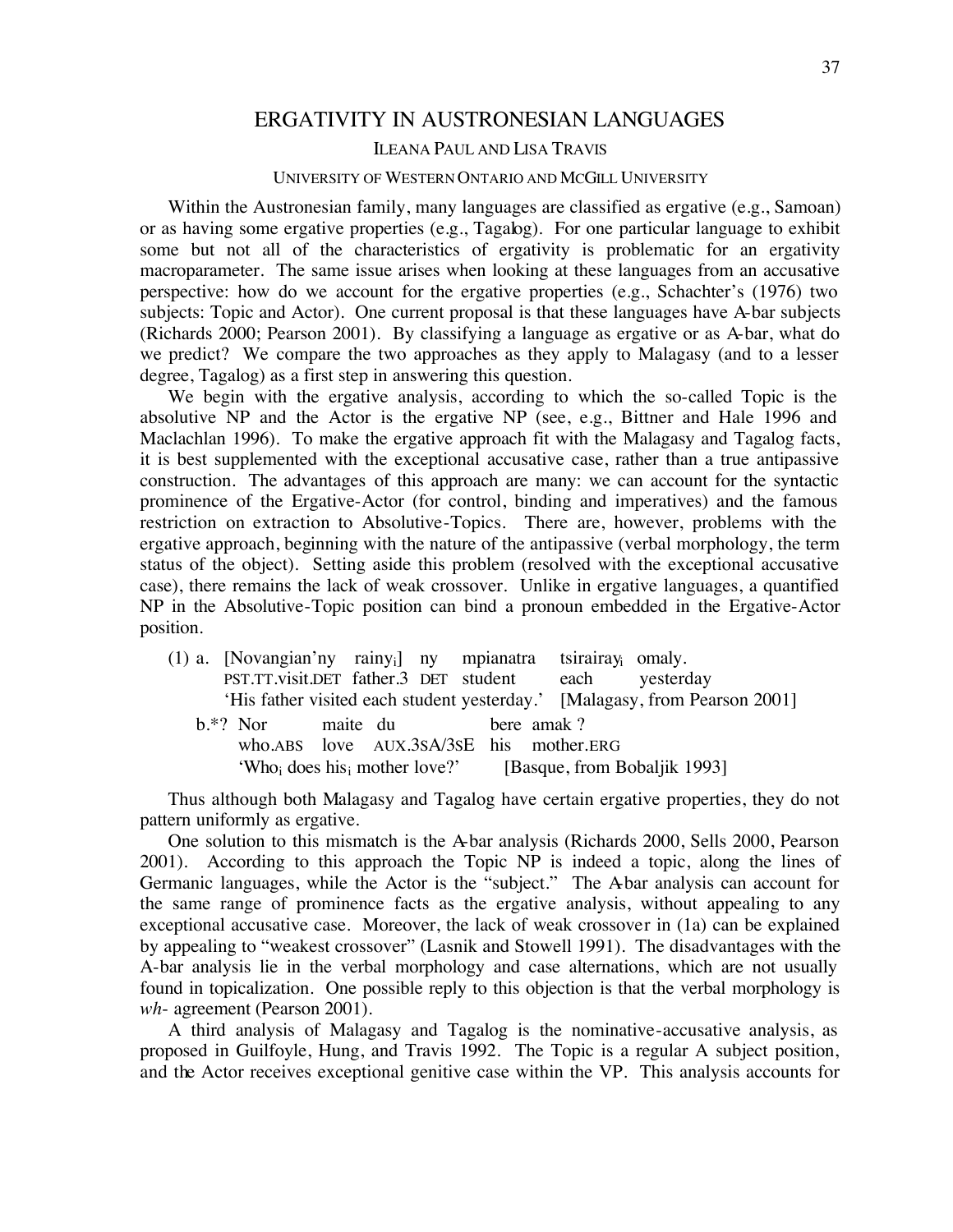the verbal morphology and case, but must provide a special account for the syntactic prominence of the Actor and the extraction restriction.

We summarize the three analyses in the table below.

|                             | <b>ERGATIVE</b> |       | Nom/Acc |
|-----------------------------|-----------------|-------|---------|
|                             | antipass        | W/Acc |         |
| Verbal morphology           |                 |       |         |
| Object status               |                 |       |         |
| Weak crossover              |                 |       |         |
| Optionality of Actor?       |                 |       |         |
| Case/AGR with Topic         |                 |       |         |
| Binding/Control/Imperatives |                 |       |         |
| Extraction                  |                 |       |         |

Within the shaded area in the table, the facts aren't quite as neat as they appear. In other words, extraction can sometimes occur over the Topic (Cena 1979). And control and binding are not uniformly sensitive to the Actor (Kroeger 1993, Travis 1998). Does this mean that in certain constructions, Tagalog/Malagasy is no longer ergative or no longer has an A-bar subject? Or are these mere exceptions that will naturally fall outside any principled account?

In concluding, we hope to have shown that all three analyses can benefit by comparison with the others. And we hope that this will lead to predicting which "ergative" properties will occur in "mixed" languages like Malagasy and Tagalog.

## **REFERENCES**

- BITTNER, MARIA, and KENNETH HALE. 1996. The structural determination of case and agreement. *Linguistic Inquiry* 27:1–68.
- BOBALJIK, JONATHAN. 1993. Ergativity and ergative unergatives. *Papers on case and agreement II: MIT Working Papers in Linguistics*, ed. by Colin Phillips, 45–88.
- CENA, RETSY. 1979. Tagalog Counterexamples to the Accessibility Hierarchy. *Studies in Philippine Linguistics* 31: 119-124.
- GUILFOYLE, EITHNE, HENRIETTA HUNG, and LISA TRAVIS. 1992. Spec of IP and Spec of VP: Two subjects in Austronesian languages. *Natural Language and Linguistic Theory*  10: 375–414.
- KEENAN, EDWARD L. 1976. Remarkable subjects in Malagasy. *Subject and topic*, ed. by Charles Li, 249–301. New York: Academic Press.
- KROEGER, PAUL. 1993. *Phrase structure and grammatical relations in Tagalog*. Stanford, CA: CSLI.
- LASNIK, HOWARD, and TIM STOWELL. 1991. Weakest crossover. *Linguistic Inquiry* 22:687–720.
- MACLACHLAN, ANNA. 1996. *Aspects of ergativity in Tagalog*. McGill University Ph.D. dissertation.
- PEARSON, MATT. 2001. *The clause structure of Malagasy: A Minimalist approach*. UCLA Ph.D. dissertation.